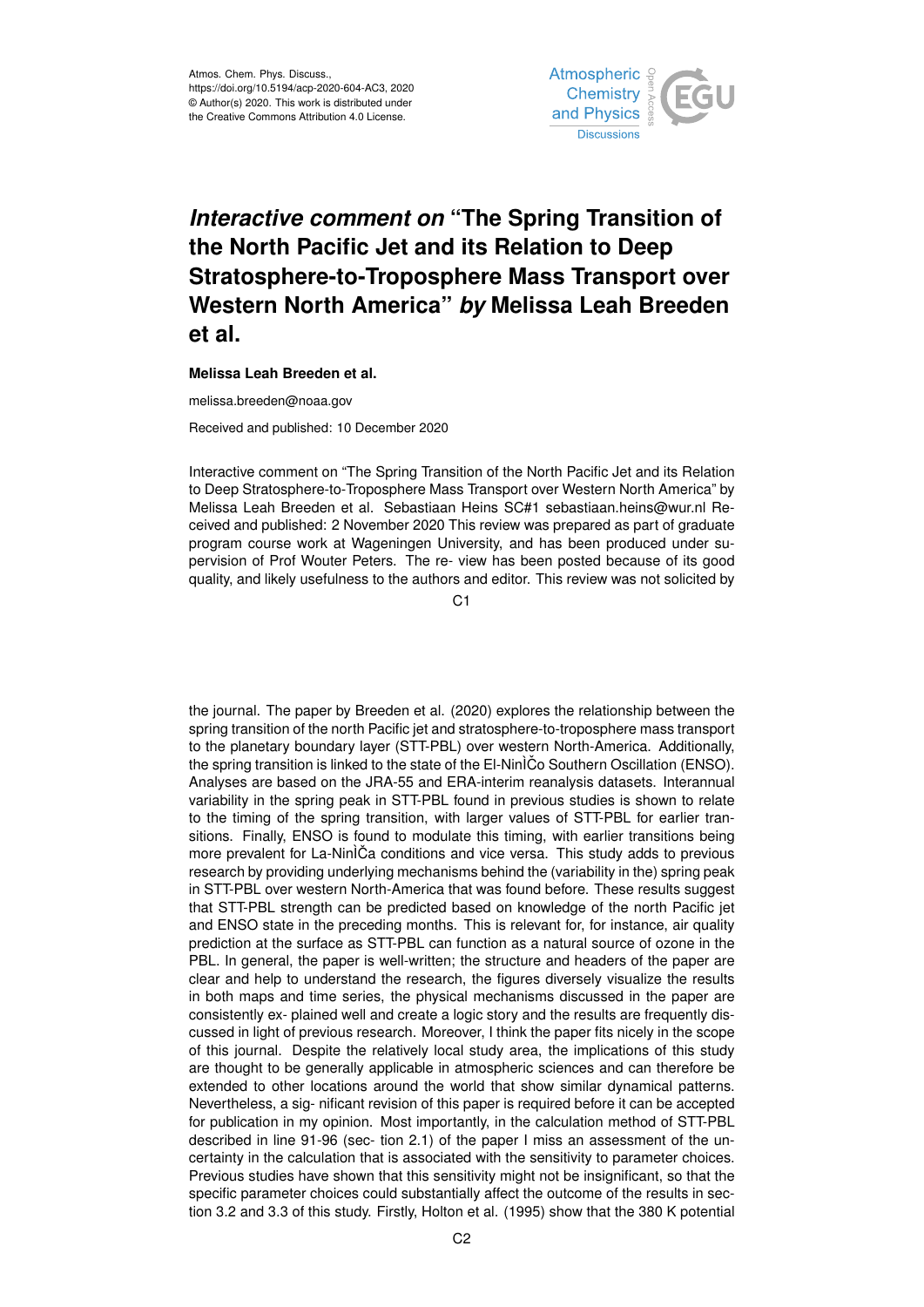temperature surface used in the paper by Breeden et al. (2020) as (one of) the definition(s) of the tropopause coincides relatively well with the tropopause in the tropics, but that this value drops for higher latitudes to approximately the 340/350 K potential temperature surface in the region that is considered in the paper (western North-America). Secondly, Skerlak et al. (2014) showed that their STT(-PBL) calculation is highly sensitive to the choice of minimal residence time of the air in the stratosphere/troposphere before/after a cross- ing of the tropopause. They find that this sensitivity can be very well approximated by a power law with an exponent of -0.5, which means that the STT estimates for a residence time of 24 and 48 hours respectively deviate by as much as 30 percent. The choice is made by Skerlak et al. (2014) to use a constant value of 48 hours for this parameter. This is validated based on the fact that, although the calculated values of STT-PBL are highly sensitive to the parameter value, the geographical distribution of STT-PBL in which the authors of that study are interested is not. However, in the study of Breeden et al. (2020), this validation does not hold anymore as the STT-PBL calculation is applied to the specific region of western North-America instead of it be- ing used to assess the geographical distribution. Thirdly, the STT-PBL calculation also depends on the accuracy of the PBL height forecast, as this influences the number of trajectories that reach the PBL from the stratosphere. To determine the PBL height the critical Richardson number value of 0.25 is used as the criterion for the PBL top (i.e. the transition from turbulent to laminar flow at the top of the PBL). Troen and Mahrt (1986) indicate that this critical value used for the Richardson number does not have a large influence on the PBL height estimation in unstable conditions, but that it does induce variability in PBL height for neutral conditions. Furthermore, according to Seidel et al. (2012) PBL height is especially uncertain over areas with high elevation, which is the case for parts of the study area of the paper by Breeden et al. (2020) due to the presence of the Rocky Mountains. Altogether, I strongly advise including a sensitivity analysis of the results of section 3.2 and 3.3 to the choice of the parameter values used in the calculation of STT-PBL in order to assess the robustness of the current conclusions. I suggest this sensitivity analysis to include (based on the above dis-

C3

cussion) the potential temperature surface that is taken to represent the tropopause, the minimum residence time of the trajectories that contribute to STT-PBL and both the forecast uncertainty and the forecast value of the PBL height (as a function of the critical Richardson number chosen to represent the top of the PBL).

R: We appreciate these considerations regarding the STT-PBL variable, and it is certain from the original paper, Skerlak et al. 2014, that the parameter choices you outline here affect the STT-PBL variable to some degree. However, it is far from the scope of this paper to perform such sensitivity analyses, which, to some extent, have already been conducted in the study that introduces the dataset. Indeed, using the PBL instead of a fixed pressure level to define deep STT was deliberate and deemed an overall improvement for truly defining deep STT; improving upon the PBL definition used for this definition of transport to see how the results change could be a next step of study. However, our focus is on considering the relative changes of STT-PBL during different jet phases, which we consider unlikely to change even if the parameters mentioned above were modified, since the changes would be applied to the variable in the same way for all three jet phases. If our results were not so easily corroborated with the eddy characteristics and fold characteristics that are not tied to all of these parameter choices, we would perhaps be more concerned about how the STT-PBL variable definition affects our results. However, we consider the strong correlation between STT-PBL and tropopause fold frequency (Fig. 7) particularly encouraging regarding the success of the STT-PBL variable in capturing the transport associated with the correct intended dynamical process. We note that it was not our intent to conduct a sensitivity analysis of a previously-published and readily available product. Since the reviewer is not explicitly linking any of our key conclusions to the STT-PBL parameter choices, we consider it acceptable to use the dataset as published and defer additional sensitivity analysis to future work.

Additionally, the rationale of using of Japanese Reanalysis-55 dataset does not become clear to me from the paper. In line 85-86 (section 2.1) the authors mention that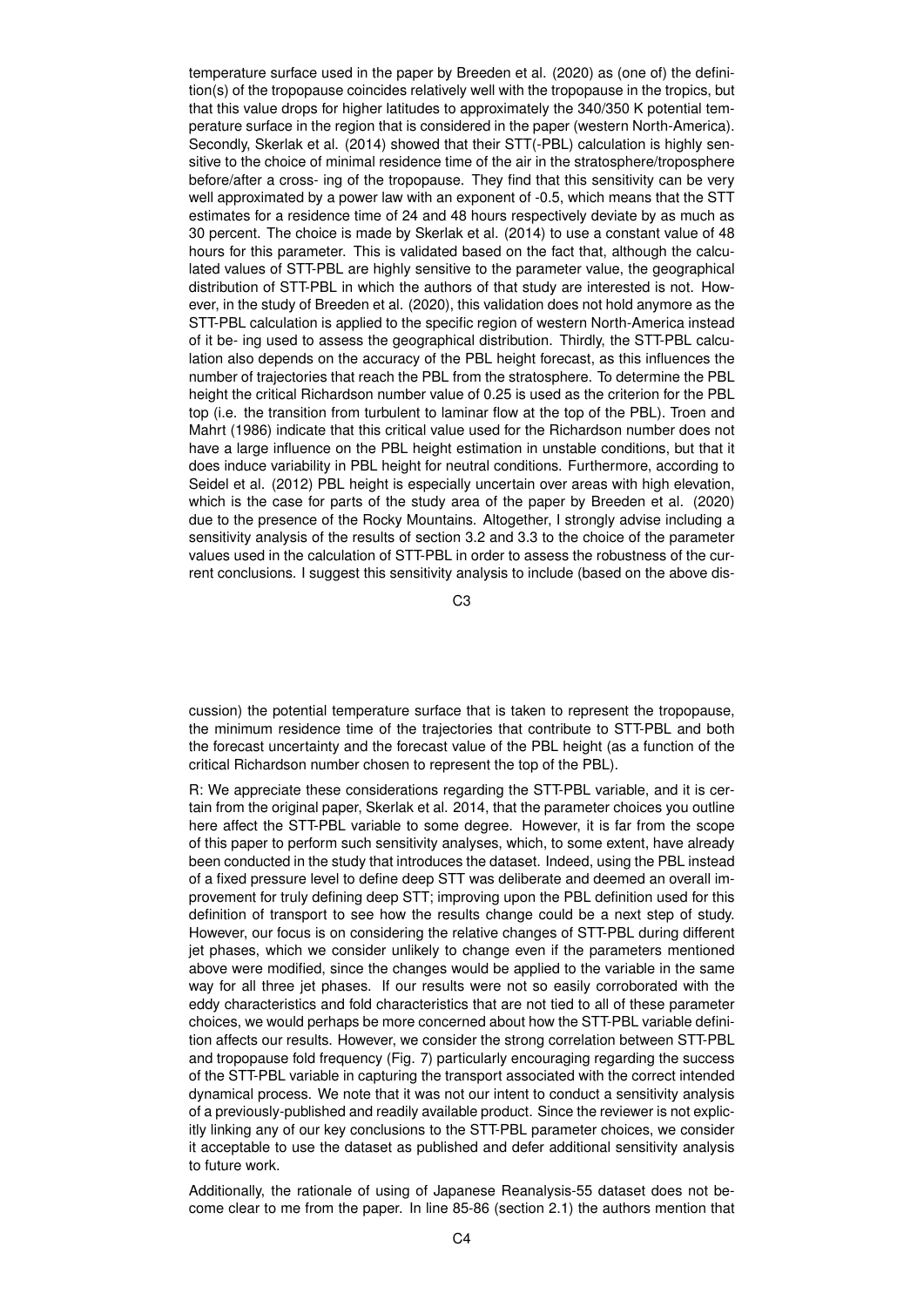this dataset is used because of its relatively long record of ENSO events. Yet, the JRA-55 dataset is only used for assessing the characteristics of the spring transition in section 3.1, as is stated in line 352, without considering any influence of ENSO. According to line 86-87 this is because the transport and tropopause fold diagnostics are derived from the ERA-interim reanalysis instead of the JRA-55 data and, therefore, the former is to be used for the analysis of the relationship between ENSO and the spring transition and STT-PBL in order to be consistent in the data used. Therefore, I would like to ask the authors what the exact benefit of using the JRA-55 dataset is and to incorporate the explanation of this in the description of the data in section 2.1. Additionally, it seems to me that the JRA-55 dataset can in fact be used in the analysis of the spring transition for the different ENSO states in section 3.3 (figure 8) as this analysis does not concern any mass transport or tropopause fold characteristics yet and table 1 shows that data on the ENSO states during the spring transition is available for the JRA-55 dataset. Therefore, I would suggest using the JRA-55 dataset instead of the ERA-interim dataset for this analysis based on the current rationale mentioned in line 85-86. Moreover, this could add a clearer link to the current rationale, but depending on the revisions taken by the authors following the above question to clarify this rationale, this might or might not be preferred (anymore).

R: Thank you for raising this point, Figure 8 does indeed show the PC1 response to ENSO for the JRA-55 reanalysis, not ERA-Interim, as you suggested. However, this was not explicitly indicated in the text, which we have now fixed.

Furthermore, the sole use of the ONI index for determining the ENSO states, as described in line 87-89 (section 2.1), might provide a relatively poor representation of ENSO events in the paper, so that the difference in spring transition and STT-PBL presented in section 3.3 might be based on an incomplete definition of the ENSO states. Trenberth and Stepaniak (2001) suggest that at least two indices are required to char acterize the variability in ENSO events. They advocate that the ONI index should be accompanied by an (orthogonal) index that represents the zonal gradient in sea-surface

C5

temperatures (SST). For this purpose, they have created the Trans-Nin $\tilde{C}$ o Index (TNI), which represents the difference in normalized SST anomalies between the Nin $\tilde{C}o-1+2$ and the NinÌCo-4 regions. However, in the paper by Breeden et al. (2020) all positive, neutral and negative ENSO events are lumped into classes, whereas the study of Trenberth and Stepaniak (2001) is also focused on the variability between different occurrences of positive, neutral and negative ENSO events. Therefore, the cruder representation of ENSO events by Breeden et al. (2020), using only the ONI index, might be justified, so that the results in section 3.3 regarding the effect of ENSO states on the spring transition and STT-PBL would not be significantly affected by this approach. Yet, in order to verify whether this approach is indeed justified, I suggest repeating the analysis for section 3.3, regarding the impact of ENSO on the spring transition and STT-PBL, using more than one index to define the three ENSO groups used in the study (e.g. by including some threshold based on the TNI index presented above). This will provide alternative results for this part of the study than can subsequently be compared to the original for statistically significant differences in timing of the spring transition and monthly mean values of the variables in figure 10 for the three ENSO groups. When significant differences are found in this analysis, it suggests that in fact more indices are required to capture the variability in ENSO events and the effect of that on the spring transition and STT-PBL than just the ONI index, which indicates that this reviewed approach is to be preferred over the original based on the findings of Trenberth and Stepaniak (2001).

R: We appreciate this consideration, and if the zonal wind differences and STT-PBL differences grouped by ENSO phase were inconsistent with past studies examining the impact of ENSO on the jet (Renwick and Wallace 1996; Shapiro 2001; Breeden et al. 2020) and deep STT (Lin et al. 2015), we would perhaps be concerned by our ENSO definition not grouping the right events. Since the ONI definition is the operational definition used by NOAA, we consider it a reasonable index to use in this study. It would certainly be an interesting avenue of future work given the ongoing research exploring ENSO diversity as reflected by the TNI, and we have included this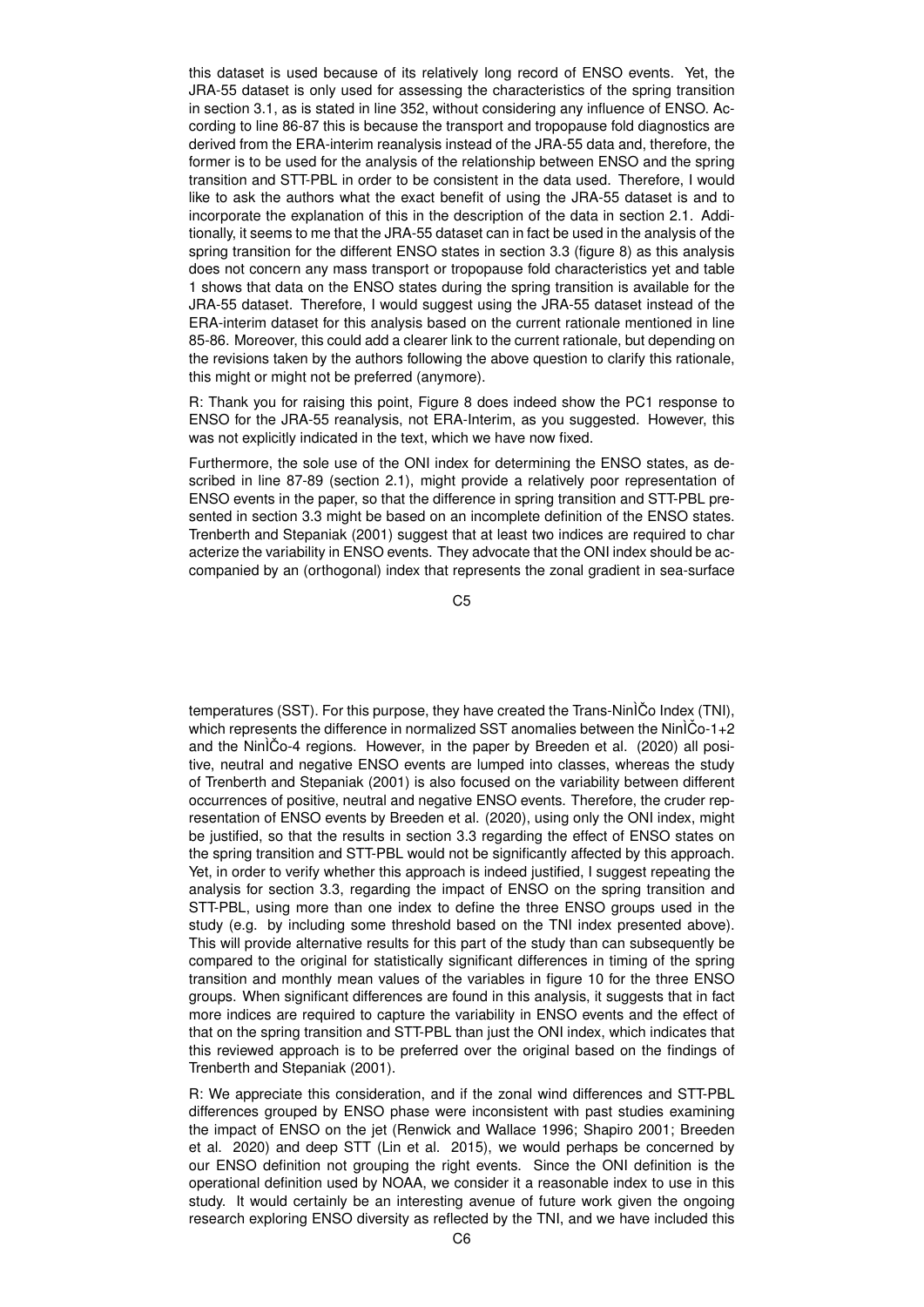point in the conclusions.

Minor comments on the paper:

The role of ozone in this paper is somewhat unclear I find. In my regard it constitutes the context of the study and provides potential for further research, but is not part of the study itself. Yet, it is quite broadly mentioned in the methods and conclusions. I would advise to restrict the role of ozone in this paper to the context in the introduction, further research opportunities in the conclusion and perhaps the background for some of the methods.

R: We agree, and indeed the word ozone does not appear in our results section, but is only used as motivation for the study, a brief point in the methods, and in the discussion.

The resolution of the zonal and meridional wind on pressure levels  $(2.5 \times 2.5 \text{ \AA} \cdot \text{C})$  is larger than any of the components of the JRA-55 dataset that is used for the calculation of these wind variables (Kobayashi et al., 2015). This seems odd to me. I would advise to explain the reasoning behind the resolution of these variables in the data description in section 2.1.

R: Thank you, we have provided this reasoning in the methods per the request of a designated reviewer. We only use EOF1 of 200-hPa zonal wind from this dataset, which would not be sensitive to such differences in resolution.

The use of a fixed amount of mass transport for each trajectory in the calculation of the STT-PBL seems a very simplifying assumption that might potentially cause a lot of variation in STT-PBL to be lost without reading the accompanying reference. I would advise to include a short explanation of the background of this method, especially regarding the fact that the variation in STT-PBL is represented by the number of trajectories rather than the mass of them, after you introduced it in section 2.1.

R: The amount of mass per trajectory actually varies based on the originating gridpoint, it is not fixed for the entire domain but for each gridpoint. The numbers provided in the

C7

text are examples for a trajectory originating in the extratropics (Skerlak et al. 2014). This text has been clarified.

The significance of the results is currently only assessed visually by means of the 95 percent confidence intervals that result from the significance test described in section 2.3. I would suggest including some form of quantitative assessment of this significance in the paper in the form of, for example, a statistical t-test.

R: STT-PBL is not normally distributed (Fig. 5a), and for some groups (ie, La Nina, May days) there are quite small samples once autocorrelation is factored in, degrading the robustness of a t-test.

Figure 1a seems random and possibly redundant. It only shows the EOF1 pattern for a PC1 larger than  $1\sigma$  and not for the other PC1 states and shows a very similar pattern to what is more extensively shown in figure 2. Therefore, I would suggest removing this figure.

R: The pattern of the seasonal cycle of u200 has never been presented in the literature to our knowledge, so we consider it important to be shown here.

I found figure 7 quite time-consuming to grasp fully. This is mainly the result of the layout of the legend I think. I would suggest mentioning the variables of interest before SST in the legend description instead of 'STT/variable' and potentially even to place the description next to the corresponding lines when the available space allows this.

References: Breeden, M. L., Butler, A. H., Albers, J. R., Sprenger, M., and O'Neil Langford, A. (2020). The Spring Transition of the North Pacific Jet and its Relation to Deep Stratosphere-to-Troposphere Mass Transport over Western North America, Atmo- spheric Chemistry and Physics Discussions, https://doi.org/10.5194/acp-2020- 604, in review Holton, J. R., Haynes, P. H., McIntyre, M. E., Douglass, A. R., Rood, R. B., and Pfister, L. (1995). StratospherealCA IERË Gtroposphere exchange, Reviews of Geophysics, 33( 4), 403– 439, doi:10.1029/95RG02097 Kobayashi, S., Ota,